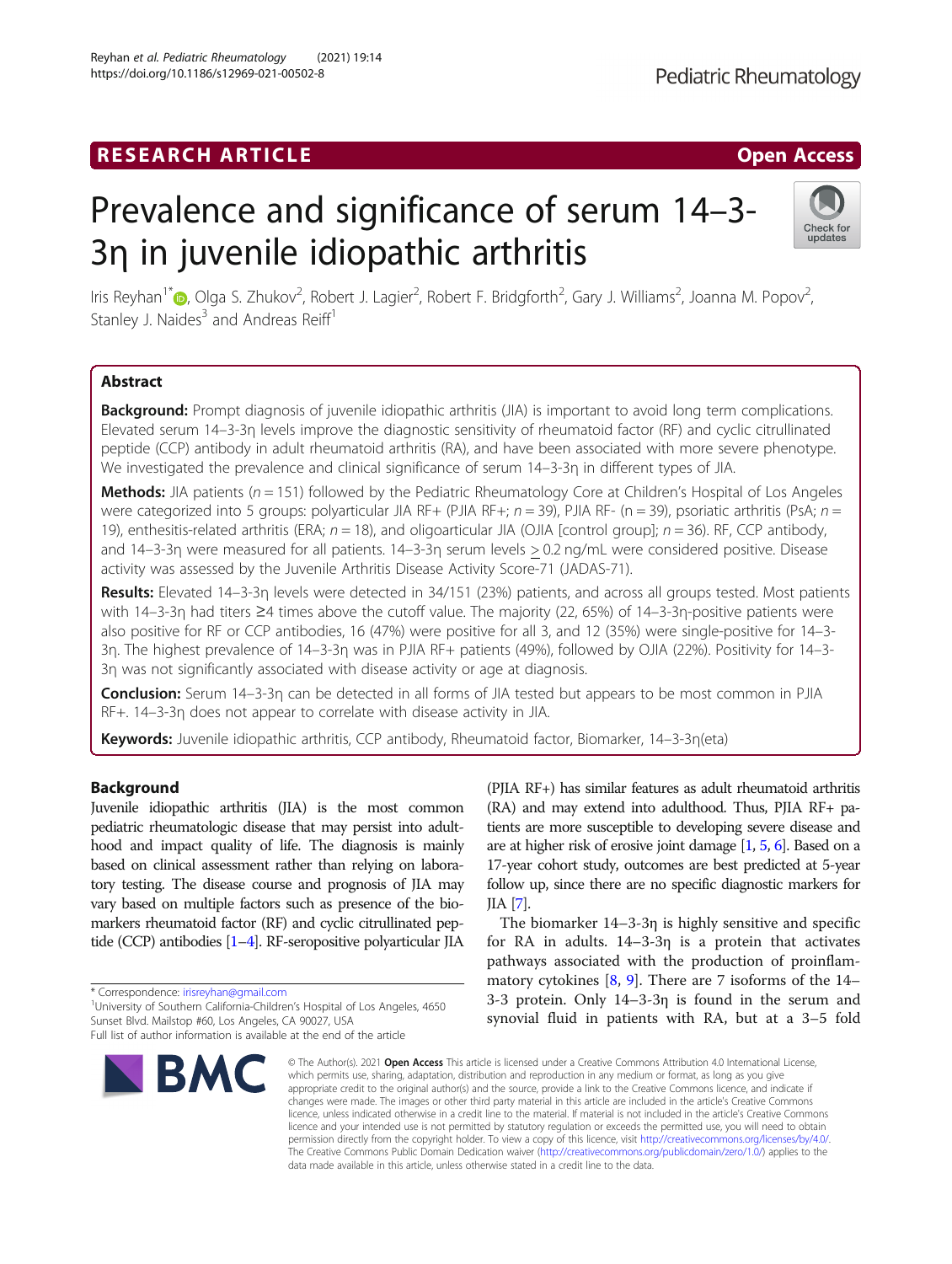higher concentration in synovial fluid compared to matched serum, consistent with intra-articular production [[9,](#page-7-0) [10](#page-7-0)]. Elevated serum 14–3-3η levels improve the diagnostic sensitivity of RF and CCP antibody in adult RA and are associated with a more severe RA phenotype [[9\]](#page-7-0). The combination of the 3 serum markers (presence of 14–3-3η, RF, and/or CCP antibodies) has been reported to increase the diagnostic sensitivity to 78% for early RA and 96% for established RA [\[8](#page-7-0), [9\]](#page-7-0). Based on previous studies serum 14–3-3η has enhanced the detection of early-RA by 32 and 22% over RF and CCP antibody, respectively [\[9](#page-7-0)].

Serum 14–3-3η titer may also have prognostic utility. A few studies have reported an association of elevated 14–3-3η with development of RA in patients with arthralgia [\[11](#page-7-0)–[13\]](#page-7-0). In addition, patients with early RA and detectable 14–3-3η at baseline had more erosive disease at 5 years compared to those with normal 14–3-3η levels at baseline [\[12](#page-7-0)]. Further, patients with adult RA in apparent clinical remission after 18 months of therapy had worse Sharp scores at 30 months if their 18-month 14–3-3η level was  $> 0.5$  ng/mL [\[14](#page-7-0)]. Additionally, PsA patients have been reported to have more erosive disease at a lower level of 14–3-3η compared to RA patients [\[9\]](#page-7-0).

The prevalence and sensitivity of this biomarker have not been studied in a large pediatric population with JIA, except for three abstract publications of two pediatric JIA populations [[15](#page-7-0)–[17\]](#page-7-0). This study reports the prevalence and clinical significance of serum 14–3-3η in a large population of children with various subtypes of JIA.

# Materials and methods

#### Patient cohort

Patients for this study were recruited from the patient population examined and followed by the Pediatric Rheumatology Core at Children's Hospital of Los Angeles (PRC-CHLA). Patients with a diagnosis of OJIA (persistent OJIA and extended OJIA), PJIA RF+, PJIA RF-, ERA, and PsA were enrolled. Persistent OJIA is defined as arthritis affecting up to 4 joints during the first 6 months of disease course vs. extended OJIA is defined as progression of the disease to greater than 4 joints after the first 6 months of disease. Subjects met the diagnostic International League of Associations for Rheumatology (ILAR) criteria of OJIA, PJIA RF+, PJIA RF-, and ERA. Since this study was solely to assess this new biomarker among JIA population, children with a history of other autoimmune disorders or other forms of arthritis were excluded from the study. OJIA group was chosen as control group, as it was hypothesized, OJIA group would not have elevated 14–3-3η, as the course of disease for OJIA is different compared to other JIA subtypes. The protocol was reviewed and approved by the Children's Hospital of Los Angeles institutional review

board. Consent and assent were obtained from all subjects in order to participate in the study.

A one-time blood draw (1 red top tube  $\sim$  5 mL) for 14–3-3η via venipuncture was obtained during a routine laboratory and rheumatology visit, or scheduled infusion, from 151 patients: 39 with PJIA RF+, 39 with PJIA RF-, 36 with OJIA (32 persistent OJIA, 4 extended OJIA), 18 with ERA, and 19 with PsA. Other laboratory studies, including erythrocyte sedimentation rate (ESR) and Creactive protein (CRP), were obtained at the same time. Specimens for CCP antibody, RF, antinuclear antibody (ANA), and HLA-B27 testing were obtained at the same time as well, if the values were missing in their chart (paper and/or electronic).

#### Analyses of serum 14–3-3η

Samples for 14–3-3η were centrifuged and the serum was collected. Serum was stored in a freezer at CHLA. Then the batch was packaged on dry ice and mailed to Quest Diagnostics Nichols Institute overnight. 14–3-3η was measured via ELISA at Quest Diagnostics [[2\]](#page-6-0). A 14– 3-3η serum level of > 0.2 ng/mL was considered positive. This titer level was validated as appropriate level based on previous adult studies and titer level used by laboratories. Fisher's exact test was used to assess differences in prevalence of positive 14–3-3η between the OJIA (control) group and all other groups. The Cochran-Armitage trend test was used to evaluate the linear association of positive 14–3-3η with composite RF and CCP antibody positivity. Fisher's exact test was also used to assess the association of 14–3-3η positivity with ANA and CRP.

#### Disease activity assessment

Disease activity was assessed with the JADAS-71 and Childhood Health Assessment Questionnaire (CHAQ) [[18,](#page-7-0) [19](#page-7-0)]. All statistical analyses were performed in R [[20\]](#page-7-0). The linear association of positive 14–3-3η and disease activity was assessed via Cochran-Armitage Trend Test within each JIA group. Furthermore, positive 14–3- 3η was assessed among patients based on treatment exposures: nonsteroidal anti-inflammatory drugs (NSAID), disease-modifying antirheumatic drugs (DMARDs) such as methotrexate, and biologics such as anti-tumor necrosis factor α (anti-TNFα), tocilizumab, abatacept, tofacitinib, ustekinumab, secukinumab, and rituximab.

# Serum 14–3-3η vs. age of onset and age at the time of blood draw

Differences in age at time of diagnosis as well as age at time of blood draw for 14–3-3η positive and negative subjects were assessed with Kruskal-Wallis tests. All other comorbidities and medications were obtained from the patient chart.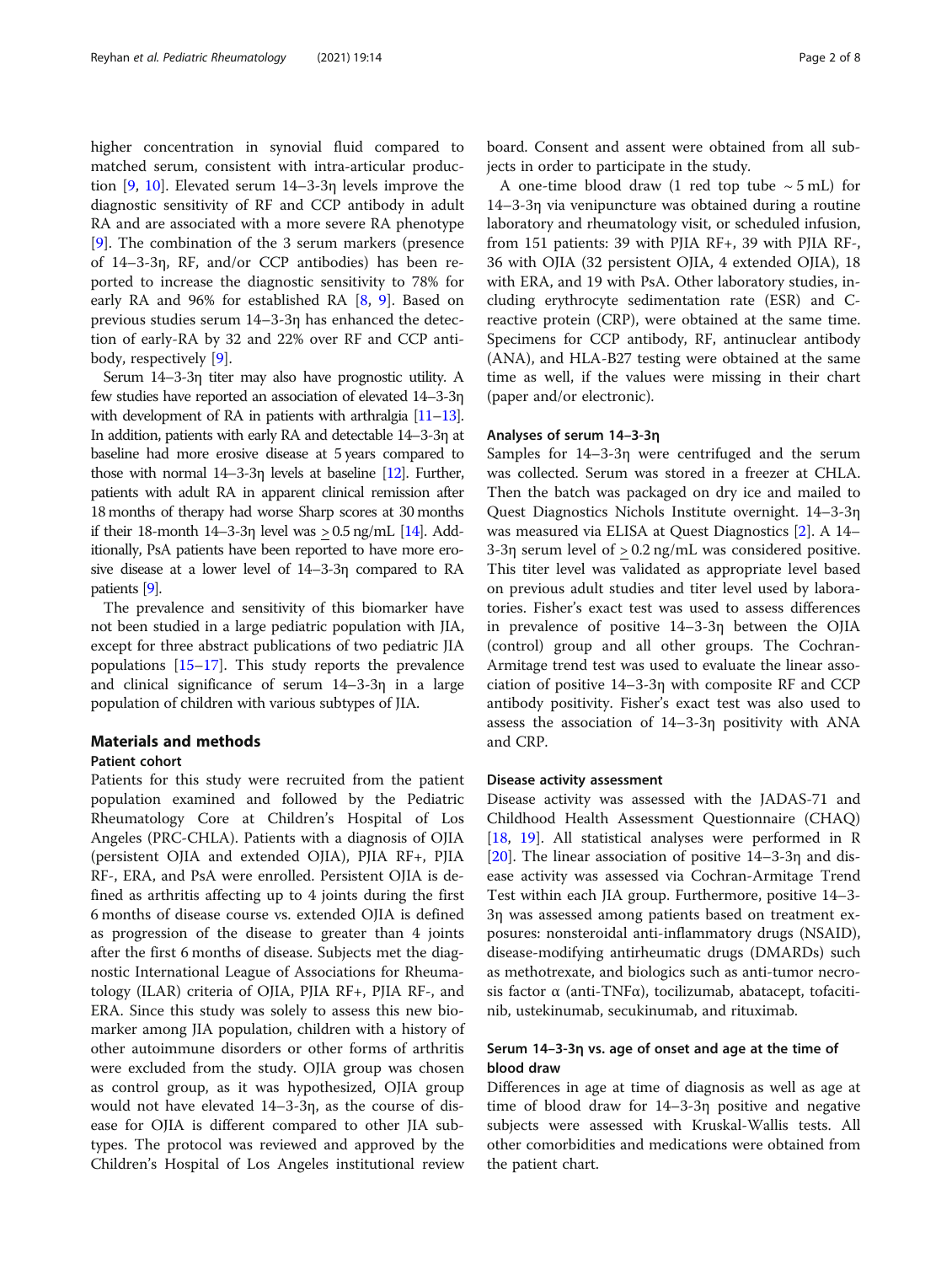# Results

Serum 14–3-3η was detected at levels above the 0.2 ng/ mL cutoff among all JIA subtypes (23%, 34/151), including the OJIA group. As demonstrated in Table 1 and Fig. [1](#page-3-0), PJIA RF+ group had the highest rate of positive 14–3-3η at (49%; 19/39). The PJIA RF- group had the lowest rate of positive 14–3-3η (8%, 3/39). Remarkably, the OJIA group had the second highest rate of positive 14–3-3η. There were 4 patients with extended OJIA within OJIA group and only 1 patient had positive 14–3- 3η. Nevertheless, the odds of a positive 14–3-3η tests in PJIA RF+ subjects was 3.3 times that of OJIA subjects (OR 3.27, p-value 0.029). Similarly, the odds of a positive 14–3-3η tests was nearly 8 fold greater in PJIA RF+ subjects than in PsA subjects (OR 7.8, p-value 0.008).

#### Gender comparison of serum 14–3-3η results

Among the 5 subtypes of JIA subjects included in this cohort, 78% (118/151) were female. Fifty-seven of patients within this cohort were within the PJIA RF+ and PJIA RF- groups, which also had the highest female to male ratios (87% female in both groups). Positive 14–3- 3η results were more common among female patients (31/118; 26%) than male patients (3/33; 9%). The highest rate of 14–3-3η positivity among female group was in the PJIA RF+ female group (17/34; 50%). The second highest prevalence of positive 14–3-3η among female subjects was among OJIA (8/28; 29%) compared to other groups: PsA (2/11; 18%), ERA (1/11; 9%) and PJIA RF- (3/34; 9%). None of the male patients in the PJIA RF-, OJIA, or PsA groups had a positive 14–3-3η titer (PJIA RF+ 2/5; 40% and ERA 1/7; 14%).

# Comparison of 14–3-3η, RF, and CCP antibodies within each group

OJIA subjects had the highest rate of positive 14–3-3η (19%) in the absence of other biomarkers: RF or CCP antibody (Table [2](#page-3-0)). Of note, 8 out of 36 (22%) of the OJIA patients had detectable 14–3-3η, most of whom (88%) were positive for only 14–3-3η (negative for RF and CCP antibodies; Table [2](#page-3-0)). Also, 4 out of 36 OJIA patients had extended OJIA, while only one out of 4 of these patients had positive14–3-3η. The OJIA, PsA, and ERA groups were the least likely to be positive for 14–3- 3η, in addition to RF or CCP antibody or both. Overall, the PJIA RF+ group had a higher proportion of triple positive patients with 14–3-3η, CCP antibody, and RF (41%) than any other group.

#### Comparison of RF and CCP antibodies with 14–3-3η

There was a linear trend in 14–3-3η positivity with cumulative RF/CCP antibody positivity. Of the 30 subjects positive for both RF and CCP antibody, 16 (53% [34, 72%, respectively]) were positive for 14–3-3η. Among the 15 subjects positive for either RF or CCP antibody, 6 (40% [16, 68%]) were positive for 14–3-3η. Lastly, among the 106 subjects negative for both RF and CCP antibody, only 12 (11% [6, 19%]) were positive for 14–3-3η (pvalue for trend in proportions =  $3.5 \times 10^{-7}$ ). RF positivity was strongly associated with CCP antibody positivity  $(p < 2.2 \times 10^{-16})$ . In PJIA RF+ patients 77% (30/39) had a positive CCP antibody (Table [2\)](#page-3-0), while 41% (16/39) were positive for RF, CCP antibody and 14–3-3η.

Positive CCP antibody levels were more commonly observed in PJIA groups. However, OJIA, PsA, and ERA groups were more likely to have a positive 14–3-3η compared to CCP antibody. Twenty two percent of OJIA subjects had a detectable 14–3-3η level, while only 6% had a positive CCP antibody. However, PJIA RF+ group had a higher prevalence of CCP antibody (77%) vs. 14– 3-3η (49%).

# Comparison of serum 14–3-3η at different cut off levels of  $> 0.4$  ng/ml and  $> 0.8$  ng/ml

Overall, a similar proportion of patients with elevated 14–3-3η titer > 0.2 ng/ml had 14–3-3η level equal to or greater than 0.4 ng/ml and 0.8 ng/ml. There was a wide range of  $14-3-3\eta$  titer, from  $0.2 \text{ ng/ml}$  to  $> 20$ ng/ml, among all groups. As mentioned previously, 23% of all patients had a positive 14–3-3η result at > 0.2 ng/ml. Eighty eight percent (30/34) of those patients had  $14-3-3\eta$  titers of  $> 0.4$  ng/ml, and  $71\%$  (24/

Table 1 Two group comparison of 14-3-3η test results

| <b>Table 1</b> I wo group comparison of 14–3-3n test results |                 |                                |                   |                |         |
|--------------------------------------------------------------|-----------------|--------------------------------|-------------------|----------------|---------|
| <b>Test Group</b>                                            | $14 - 3 - 3n +$ | 95% CI for Positive Proportion | OR                | 95% CI for OR  | p-Value |
| $PJIA$ RF+                                                   | 19/39 (49%)     | 32 to 65%                      | 3.27 <sup>a</sup> | 1.10 to 10.49  | 0.029   |
|                                                              |                 |                                | 7.81 <sup>b</sup> | 1.52 to 78.8   | 0.008   |
| PJIA RF-                                                     | 3/39 (8%)       | 2 to 21%                       | 0.30 <sup>a</sup> | 0.05 to 1.38   | 0.105   |
|                                                              |                 |                                | $0.71^{b}$        | $0.07$ to 9.28 | 1.000   |
| <b>ERA</b>                                                   | $2/18(11\%)$    | 1 to 35%                       | $0.44^{\circ}$    | 0.04 to 2.62   | 0.466   |
|                                                              |                 |                                | 1.06 <sup>b</sup> | 0.07 to 16.3   | 1.000   |
| <b>AILO</b>                                                  | 8/36 (22%)      | 10 to 39%                      | $2.39^{b}$        | 0.41 to 25.8   | 0.465   |
| PsA                                                          | 2/19 (11%)      | 1 to 33%                       |                   |                |         |

CI Confidence interval. OR = Odd's Ratio for 14–3-3η positive result for total population compared to control group (OJIA<sup>a</sup> or PsA<sup>b</sup>)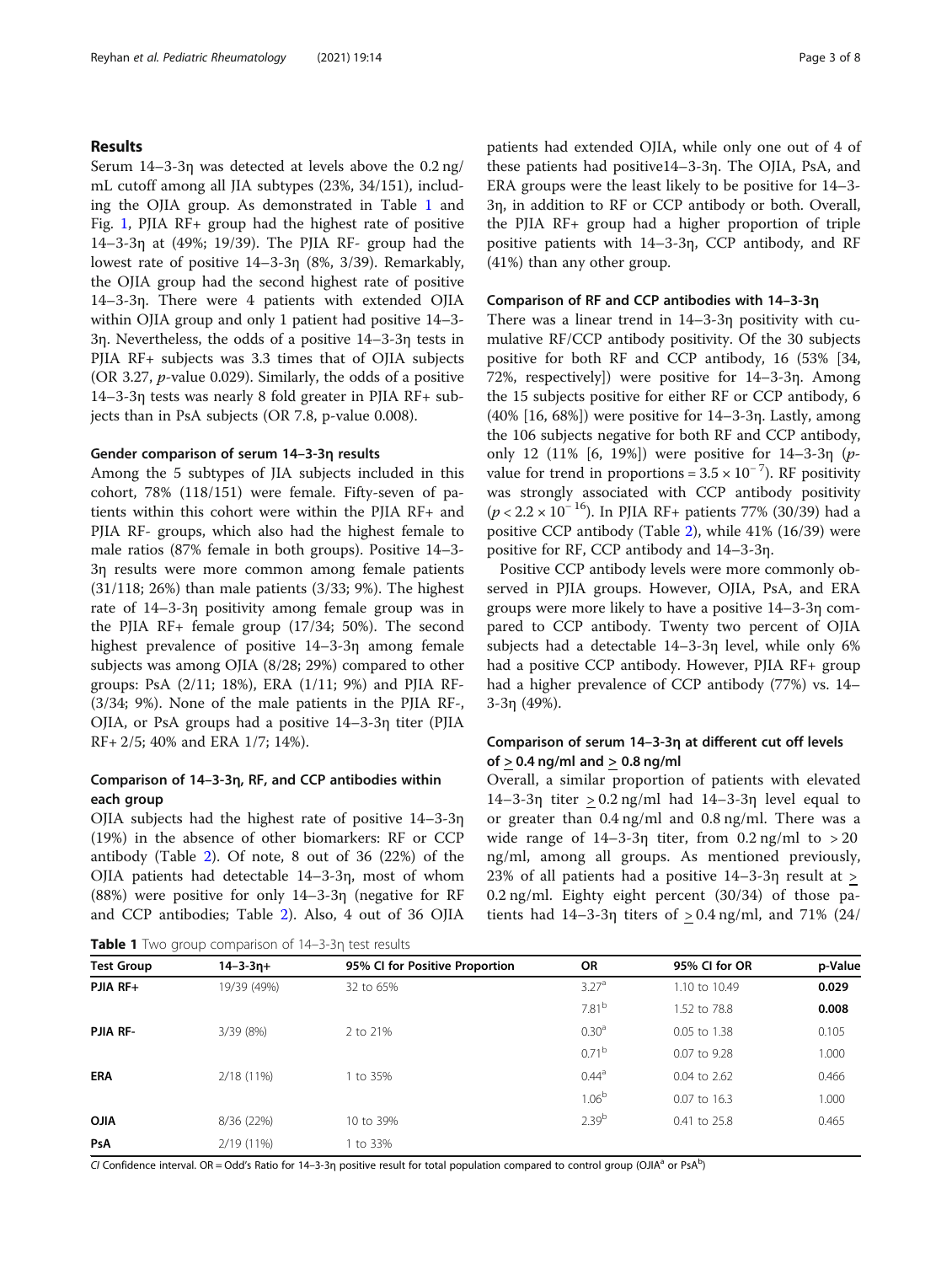<span id="page-3-0"></span>

34) had titers > 0.8 ng/ml. Among OJIA, PJIA RF-, and PsA groups, all subjects with positive 14–3-3η had 14–3-3η titers at 0.4 ng/ml or greater. However, large numbers (84%, 16/19) of PJIA RF+ patients also had 14–3-3η levels > 0.4 ng/ml. Additionally, 58% of PJIA RF+  $(11/19)$  and 67% of PJIA RF-  $(2/3)$  patients with positive14–3-3η had titers 10 times  $(> 2 \text{ ng/ml})$ greater than the cutoff value. Only 3 (38%) OJIA, 1 (50%) PsA, and none of ERA patients had elevated 14–3-3η titers 10 times higher than the baseline.

#### Comparison of 14–3-3η vs. ANA and HLA-B27

Positive ANA was found among all groups; the highest prevalence was among OJIA subjects (64%) and the lowest prevalence was among PJIA RF- (38%). Thirty-one percent of PJIA RF+ population had a positive ANA and 14–3-3η compared to OJIA 19%, PsA 11%, ERA 6%, and PJIA RF-0% (Table 2). Overall, 60% of PJIA RF+ patients with positive ANA had serum 14–3-3η levels above baseline. There was no association between positive ANA and 14–3-3η among all groups ( $p$ -value = 0.119, OR 1.96).

Table 2 Comparison of 3 biomarkers: RF, CCP antibodies, and 14-3-3n

| PJIA RF+ $n = 39$        | PJIA RF- $n = 39$     | ERA $n = 18$ | <b>PsA</b><br>$n = 19$ | OJIA $n = 36$ | <b>Total</b><br>$n = 151$ |
|--------------------------|-----------------------|--------------|------------------------|---------------|---------------------------|
| 19 (49%)                 | 3(8%)                 | $2(11\%)$    | 2(11%)                 | 8 (22%)       | 34 (23%)                  |
| $0(0\%)$                 | (3%)                  | $2(11\%)$    | $2(11\%)$              | 7 (19%)       | 12 (8%)                   |
| 30 (77%)                 | 4 (10%)               | $0(0\%)$     | $0(0\%)$               | 2(6%)         | 36 (24%)                  |
| 16 (41%)                 | 2(5%)                 | $0(0\%)$     | $0(0\%)$               | 1(3%)         | 19 (13%)                  |
| 39 (100%)                | $0(0\%)$              | $0(0\%)$     | $0(0\%)$               | $0(0\%)$      | 39 (26%)                  |
| 19 (49%)                 | $0(0\%)$              | $0(0\%)$     | $0(0\%)$               | $0(0\%)$      | 19 (13%)                  |
| 16 (41%)                 | $0(0\%)$              | $0(0\%)$     | $0(0\%)$               | $0(0\%)$      | $16(11\%)^{\#}$           |
| 20 (51%)                 | 15 (38%)              | 10 (56%)     | 10 (56%)               | 23 (64%)      | 78 (52%)                  |
| $2/38$ (5%) <sup>a</sup> | 2/37(5%) <sup>a</sup> | 6 (33%)      | 2(11%)                 | 2(6%)         | 14/148 (9%) <sup>a</sup>  |
|                          |                       |              |                        |               |                           |

a Number of patients with HLA-B27. Both PJIA RF- and PJIA RF+ groups were each missing HLA-B27 results for 3 patients

# Note: P-value < 0.0001 for trend in positivity across all 3 biomarkers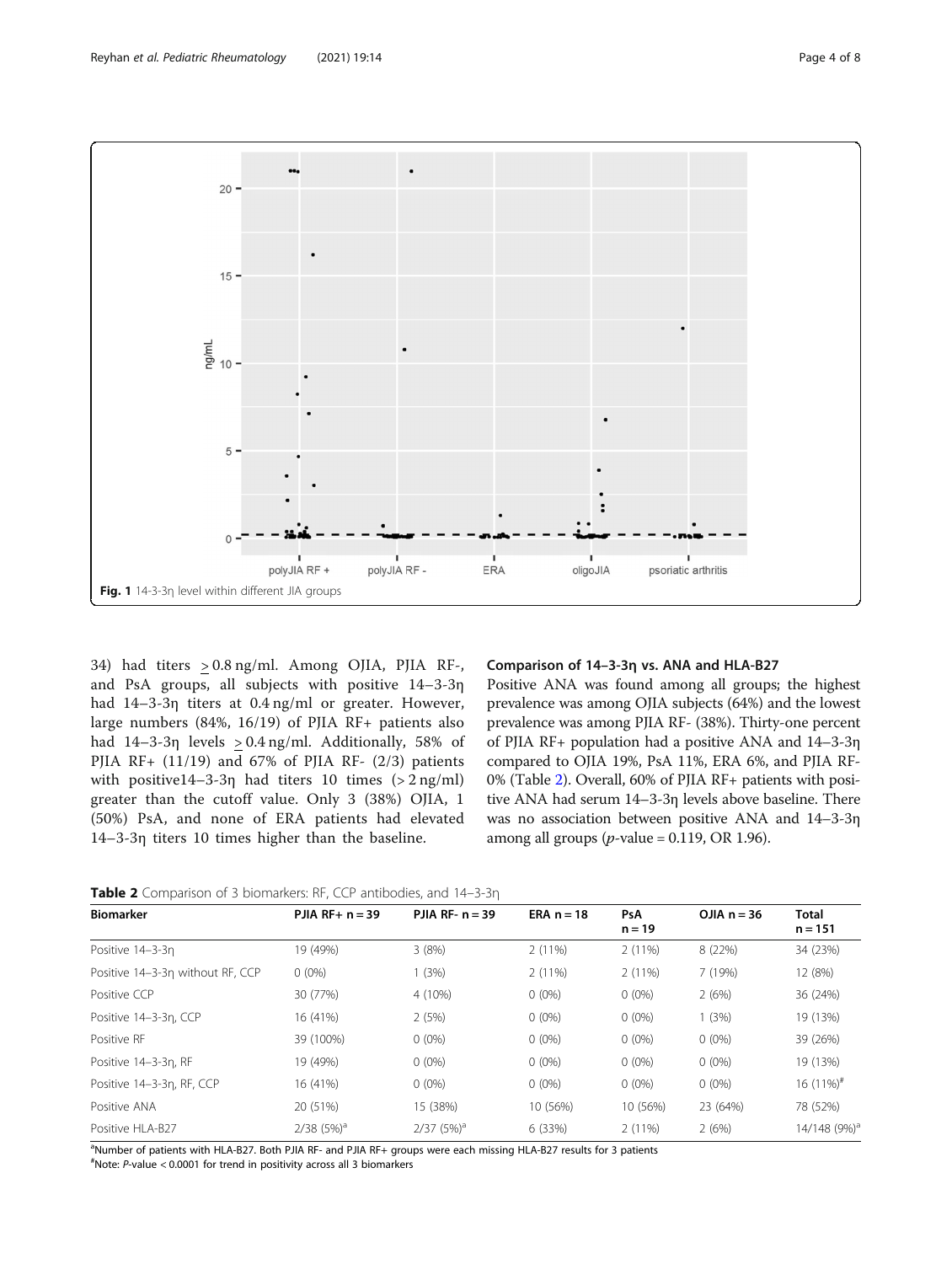As expected, positive HLA-B27 was found at a higher rate among ERA patients 33%, vs. PsA 11%, OJIA 6%, PJIA RF+ 5%, and PJIA RF- 5%. There was no correlation between positive 14–3-3η and elevated CRP (pvalue = 1, OR 1.1).

# Comparison of 14–3-3η and disease activity

There was no association between disease activity based on JADAS-71 and positive 14–3-3η results, in any of the JIA types (Table 3). There was no association between age of onset, age at the time of blood draw, and having a positive 14–3-3η titer. Furthermore, no correlations between detectable 14–3-3η level and treatments (NSAIDs, DMARD, or biologics) were observed (Table [4\)](#page-5-0). Methotrexate and anti-TNFα were the most common therapies used. Interestingly, a large proportion of OJIA patients required DMARD (81%) and/or anti-TNFα (42%) therapy. OJIA patients required biologics less commonly compared to the other groups. All of the OJIA subjects with positive 14–3-3η titer required DMARDs, 38% of whom also required biologics. However, all of PJIA RF-

Table 3 JIA Disease Activity vs. 14-3-3η

| <b>Disease activity</b> | # Positive 14-3-3η | Total #        | p-Value      |  |
|-------------------------|--------------------|----------------|--------------|--|
| <b>OJIA</b>             |                    |                |              |  |
| Inactive                | 6 (30%)            | 20             | 0.59         |  |
| Mild                    | $0(0\%)$           | $\overline{7}$ |              |  |
| Moderate                | 1(20%)             | 5              |              |  |
| Severe                  | 1(25%)             | $\overline{4}$ |              |  |
| PJIA RF-                |                    |                |              |  |
| Inactive                | $0(0\%)$           | 10             | 0.81         |  |
| Mild                    | 2(20%)             | 10             |              |  |
| Moderate                | $0(0\%)$           | 8              |              |  |
| Severe                  | 1(9%)              | 11             |              |  |
| PJIA RF+                |                    |                |              |  |
| Inactive                | 2(25%)             | 8              | 0.59         |  |
| Mild                    | 8 (67%)            | 12             |              |  |
| Moderate                | 5 (45%)            | 11             |              |  |
| Severe                  | 4 (50%)            | 8              |              |  |
| PsA                     |                    |                |              |  |
| Inactive                | $0(0\%)$           | 6              | 0.61         |  |
| Mild                    | 1(17%)             | 6              |              |  |
| Moderate                | 1(20%)             | 5              |              |  |
| Severe                  | $0(0\%)$           | $\overline{2}$ |              |  |
| <b>ERA</b>              |                    |                |              |  |
| Inactive                | $1(11\%)$          | 9              | $\mathbf{1}$ |  |
| Mild                    | $0(0\%)$           | $\overline{2}$ |              |  |
| Moderate                | 1(20%)             | 5              |              |  |
| Severe                  | $0(0\%)$           | $\overline{2}$ |              |  |

subjects with elevated 14–3-3η level required biologics, which was different than PJIA RF+ (84%), PsA (50%), and ERA (50%).

# Comorbidities among OJIA and serum 14–3-3η level

Overall, uveitis was more common among OJIA patients than in other groups. Chronic uveitis was found in 12 (33%) of 36 OJIA patients, more frequently than in PJIA RF+ (0/39), PJIA RF- (6/39; 15%); PsA (3/19; 16%), and ERA (5/18; 28%). Among OJIA patients with positive 14–3-3η titer, only 3 (38%) had a diagnosis of uveitis. Although the numbers were too small for statistical analysis, uveitis was as common in OJIA patients with 14– 3-3η (9/28; 33%) as in those without 14–3-3η (3/8; 38%). In other JIA groups, 14–3-3η was not detected in patients with uveitis.

#### **Discussion**

To date this is the largest published pediatric study assessing the importance of 14–3-3η in children with JIA. Overall, in our study, the prevalence of JIA was much higher among female patients (78%), compared to previous reports of a 2 to 1 female to male ratio, respectively [\[1](#page-6-0), [6,](#page-6-0) [21\]](#page-7-0). PJIA RF+ mimics adult RA and, as expected, the PJIA RF+ population had the highest prevalence of 14–3-3η positivity (49%). There was a positive correlation with elevated serum 14–3-3η titer among PJIA RF+ group compared to OJIA controlled group ( $p$  value = 0.03) and PsA ( $p$  value = 0.008). The prevalence of 14–3-3η positivity in children with PJIA RF+ was similar to that in another study on early undifferentiated polyarthritis in adults. However, in both early and established RA, a higher prevalence of 14–3-3η (68%) was reported compared to our pediatric population  $[21, 22]$  $[21, 22]$  $[21, 22]$  $[21, 22]$ . In a previous report,  $14-3-3\eta$  was positive in 21% of patients with early RA who were seronegative for RF and CCP antibodies, and in 67% of patients with seronegative established RA and in a pediatric study, 31% of PJIA RF- patients had positive 14–3-3η levels [[16,](#page-7-0) [23\]](#page-7-0). This differs from our results, which showed a much lower frequency (8%) in the PJIA RF- group.

To date there are only two pediatric 14–3-3η studies on JIA, which were published as conference abstracts. One of these studies included a much smaller population of JIA patients. Similar to our study, the highest prevalence of positive 14–3-3η level was seen among PJIA RF+ patients [\[15](#page-7-0)–[17\]](#page-7-0). There were some differences between these reports: Rosenberg et al. study described no significant association between positive RF and 14–3-3η titer in JIA, yet a correlation between positive 14–3-3η and positive RF and CCP antibodies in PJIA was observed in Feller/Dalrymple et al. study [\[15,](#page-7-0) [16\]](#page-7-0). We found a positive correlation between 14 and 3-3η biomarker, RF, and CCP antibodies ( $p$ -value < 0.0001) in all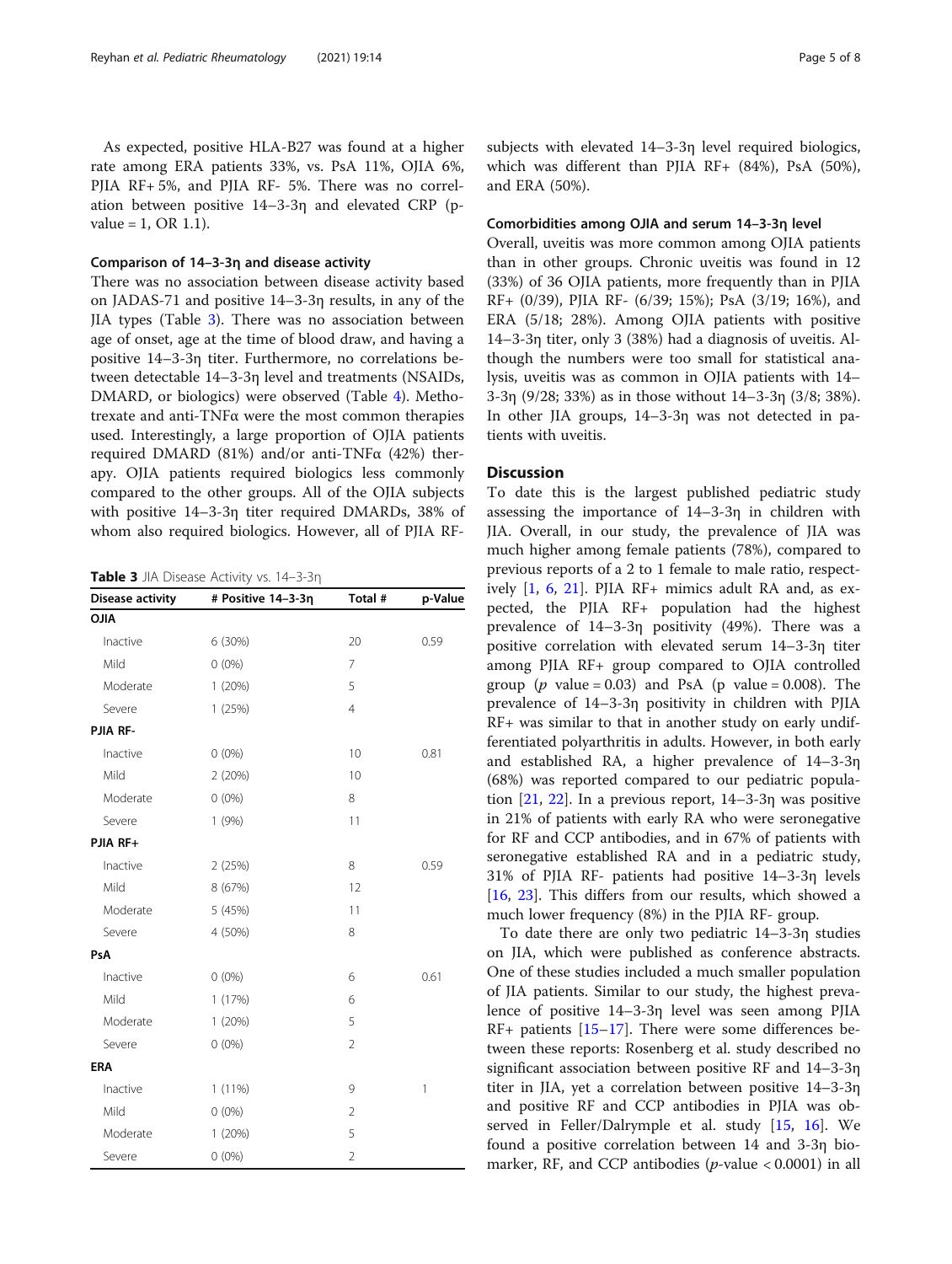| <b>NSAIDs</b>   |             | <b>DMARDs</b>   |                 | <b>Biologics</b> |                 |
|-----------------|-------------|-----------------|-----------------|------------------|-----------------|
| $14 - 3 - 3n +$ | 14–3-3n-    | $14 - 3 - 3n +$ | $14 - 3 - 3n -$ | $14 - 3 - 3n +$  | $14 - 3 - 3n -$ |
| 16/19 (84%)     | 19/20 (95%) | 17/19 (89%)     | 19/20 (95%)     | 16/19 (84%)      | 17/20 (85%)     |
| 1/3 (33%)       | 30/36 (83%) | 2/3(67%)        | 33/36 (92%)     | 3/3 (100%)       | 31/36 (86%)     |
| $0/2(0\%)$      | 11/16 (69%) | 0/2(0%)         | 11/16 (69%)     | 1/2(50%)         | 14/16 (88%)     |
| 2/2 (100%)      | 10/17 (59%) | 1/2(50%)        | 13/17 (76%)     | 1/2 (50%)        | 14/17 (82%)     |
| 6/8 (75%)       | 21/28 (75%) | 8/8 (100%)      | 21/28 (75%)     | 3/8 (38%)        | 12/28 (43%)     |
|                 |             |                 |                 |                  |                 |

<span id="page-5-0"></span>Table 4 Drug exposure in each group, 14-3-3η

groups. Serum 14–3-3η was found in all groups, including ERA subjects (11%). This finding differs from the Rosenberg et al. study, which reported no detectable 14– 3-3η among their 4 ERA patients [[17\]](#page-7-0). Of note, only one other pediatric study presented as an abstract evaluated 14–3-3η protein among children with JIA (including PJIA RF+, PJIA RF-, systemic onset JIA, systemic lupus erythematosus, and adults with RA), which included healthy children as controlled group and systemic lupus erythematosus (SLE) as disease control group. Based on this study elevated 14–3-3η titer were noted among all groups including the control group with higher titers among PJIA RF+, PJIA RF-, and adult RA  $[16]$  $[16]$  $[16]$ . The age group of these patients was not provided  $[16]$  $[16]$ .

CCP antibody was more commonly observed in the PJIA RF+ group, similar to prior reports [\[24](#page-7-0)–[26\]](#page-7-0). In our study, all groups except the ERA population had a positive CCP antibody, yet at a much lower frequency when compared to the PJIA RF+ group. There is a large variance in the reported prevalence of CCP antibody among different studies, with a positive association between RF and CCP antibodies [\[27](#page-7-0), [28](#page-7-0)].

As expected, positive ANA serology was most commonly seen among the OJIA population [5]. Overall, there was a high prevalence of positive ANA among all groups, but to a lesser degree in PJIA RF- patients. However, in the presence of positive 14–3-3η titer, PJIA RF+ patients had the highest prevalence of positive ANA. No PJIA RF- patients had a positive 14–3-3 positive in the presence of a positive ANA result. Based on our search, there are no studies comparing the prevalence of positive ANA and 14–3-3η. Our study did not find any association between positive ANA and 14–3-3η.

In RA, 14–3-3η analysis has enhanced the detection of early-RA over RF and CCP antibodies, and it is associated with worse disease [[9,](#page-7-0) [12](#page-7-0)]. Serum 14–3-3η was found to be a predictive biomarker to determine evolving RA and radiographic changes in early RA [\[11,](#page-7-0) [12](#page-7-0)]. Even though elevated 14–3-3η was reported to be associated with radiographic damage and disease progression in adults with established RA, no significant association between positive 14–3-3η and Disease Activity Score – 28 (DAS28) was reported [[10,](#page-7-0) [23\]](#page-7-0). In our cohort, we also did not note any association between positive 14–3-3η

and JADAS-71 in children with JIA [\[10\]](#page-7-0). A prior adult study, in abstract form, reported that 14–3-3η levels were modifiable after treatment with adalimumab and were predictive of treatment response in adults with PsA and RA [\[29](#page-7-0)]. Nevertheless, another study revealed no difference in pretreatment and posttreatment 14–3-3η levels in in RA patients treated with adalimumab, tofacitinib, or methotrexate [[30\]](#page-7-0). Conversely, tocilizumab pretreatment 14–3-3η levels were predictive of remission and corresponded to DAS28 after therapy [[30\]](#page-7-0). We found no correlation between positive 14–3-3η titer and administered therapy: NSAIDs vs. DMARDs vs. biologics. Many patients had elevated 14–3-3η titers even with exposure to biologics. Both OJIA and PJIA RF- patients with positive 14–3-3η were treated with DMARDs and biologics, respectively. Still, a high proportion (89%) of PJIA RF+ group with positive 14–3-3η required biologics.

Overall, serum 14–3-3η titer in 20% of all patients was twofold  $(> 0.4 \text{ ng/ml})$  higher than the cutoff level  $(> 0.2$ ng/ml). Most patients with a positive 14–3-3η had titers 4 times greater than this cutoff value. Surprisingly, although 88% of 14–3-3η-positive OJIA patients had serum 14–3-3η titers 4 times higher than the cut off value, this group of patients had a lower proportion of patients (38%) with 14–3-3η titers 10 times higher than the baseline, especially compared to PJIA RF+ and PJIA RF- groups. Dalrymple et al. study had similar findings of positive  $14-3-3\eta$  levels  $(> 0.5 \text{ ng/mL})$  among PJIA RF+, PJIA RF-, and OJIA [\[16](#page-7-0)]. However, lower prevalence of higher 14–3-3η titer (> 0.5 ng/mL) was noted among RA, systemic JIA, systemic lupus erythematosus, and healthy control groups [[16](#page-7-0)].

OJIA patients were the only group with positive 14–3- 3η and chronic uveitis. Furthermore, no correlations between 14 and 3-3η titer and disease activity, age of onset or age of blood draw, were observed.

## Conclusion

Although 14–3-3η titer is present among all types of JIA group, it may be a good prognostic factor among PJIA RF+. Therefore, further study is essential to evaluate the presence of this marker prior to diagnosis among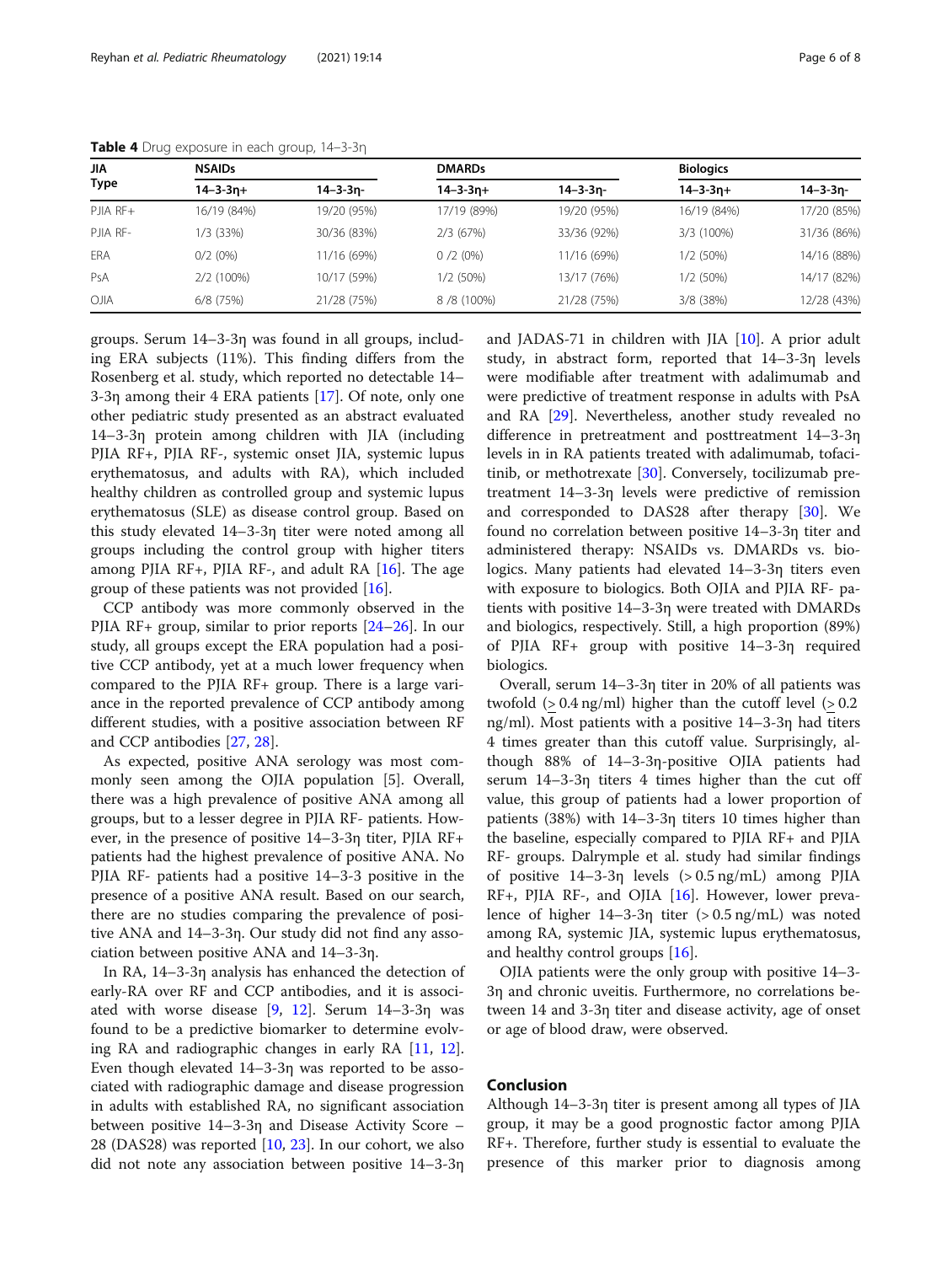<span id="page-6-0"></span>patients with arthralgia and at the time of diagnosis with longer course of follow up.

#### Limitations

Patients with new onset of JIA and established diagnosis were not differentiated. OJIA patients were used as a control group, yet there was a high prevalence of positive 14–3-3η among this group. Neither healthy subjects nor healthy children with arthralgia without evidence of arthritis were included in this study.

# Future studies

A prospective study of patients at onset of disease and follow up would be beneficial in determining the role of 14–3-3η biomarker. Comparing 14–3-3η level among JIA vs. patients with arthralgia, and healthy patients with follow up over several years would be informative in the role of this biomarker in disease classification. Additionally, measurement of 14–3-3η pretreatment and posttreatment, as well as comparison via imaging may be helpful to assess the value of 14–3-3η as a marker of joint damage and treatment response.

#### Abbreviations

ANA: Antinuclear antibody; anti-TNFα: Anti-tumor necrosis factor α; CHAQ: Childhood Health Assessment Questionnaire; CRP: C-reactive protein; CCP: Cyclic citrullinated peptide antibody; DAS-28: Disease Activity Score-28; DMARDs: Disease-modifying antirheumatic drugs; ERA: Enthesitis-related arthritis; ESR: Erythrocyte sedimentation rate; ILAR: International League of Associations for Rheumatology; IRB: Institutional review board; JIA: Juvenile idiopathic arthritis; JADAS-71: Juvenile Arthritis Disease Activity Score-71; NSAID: Nonsteroidal anti-inflammatory drugs; OJIA: Oligoarticular JIA; PJIA RF+: Polyarticular JIA RF+; PJIA RF-: Polyarticular JIA RF-; PsA: Psoriatic arthritis; RF: Rheumatoid factor antibody; RA: Rheumatoid arthritis; 14–3- 3η: 14–3-3η(eta)

#### Acknowledgements

I would like to thank my colleagues at CHLA: Drs. Diane Brown, Katherine Marzan, Andreas Reiff, Bracha Shaham, Julie Cramer, Reshma Patel, and Vanessa Munez-Rivera, as well as Quest Diagnostics. Also, would like to extend appreciation to our research coordinator, Ana Cabrera.

#### Authors' contributions

Iris Reyhan, MD: contributed to this article in study conception and design, acquisition of data, analysis and interpretation of data, drafting the article and revising, and given final approval for the article to be published. Olga S. Zhukov, MS MB (ASCP): contributed to this article via acquisition of data, analysis and interpretation of data, and given final approval for the article to be published. Robert J. Lagier, MS: contributed to this article for analysis and interpretation of data, reviewing/revising the article and given final approval for the article to be published. Robert F. Bridgforth: contributed to this article via acquisition of data, reviewing/revising the article and given final approval for the article to be published. Gary J. Williams, PhD: contributed to this article via acquisition of data, reviewing/revising the article and given final approval for the article to be published. Joanna Popov, MD, PhD: contributed to this article for analysis and interpretation of data, reviewing/revising the article and given final approval for the article to be published. Stanley J. Naides, MD: contributed to this article in study conception and design, analysis and interpretation of data, reviewing/revising the article, and given final approval for the article to be published. Andreas Reiff, MD: contributed to this article in study conception and design, acquisition of data, analysis and interpretation of data, drafting the article and revising, and given final approval for the article to be published.

#### Funding

Quest Diagnostics performed ELISA test on all samples provided from CHLA free of charge. A grant via California Community Foundation: Juvenile Arthritis Association was obtained.

#### Availability of data and materials

The dataset used and analyzed for this study is available upon request.

#### Ethics approval and consent to participate

The protocol was approved by the Children's Hospital of Los Angeles institutional review board IRB): CHLA-15-00482.

#### Consent for publication

Consent for publication was obtained from all authors and have reviewed the article.

#### Competing interests

Multiple researchers involved in our study are or were Quest Diagnostics employees and one employee had stock at Quest Diagnostics in the last year. Iris Reyhan MD. Conflict of Interest: None. Olga S. Zhukov, MS MB (ASCP). Conflict of Interest: Quest Diagnostics Employee, stock, stock options. Robert J. Lagier, MS. Conflict of Interest: Quest Diagnostics Employee. Robert F. Bridgforth. Conflict of Interest: former Quest Diagnostics Employee. Gary J. Williams, PhD. Conflict of Interest: former Quest Diagnostics Employee, stocks. Joanna M. Popov, MD PhD. Conflict of Interest: Quest Diagnostics Employee. Stanley J. Naides, MD. Conflict of Interest: formerly Quest Diagnostics Employee, stock, stock options.

# Andreas Reiff, MD. Conflict of Interest: None.

#### Author details

<sup>1</sup>University of Southern California-Children's Hospital of Los Angeles, 4650 Sunset Blvd. Mailstop #60, Los Angeles, CA 90027, USA. <sup>2</sup>33608 Ortega Highway, San Juan Capistrano, CA 92675, USA. <sup>3</sup>33072 Sunharbor, Dana Point, CA 92629, USA.

#### Received: 6 May 2020 Accepted: 4 February 2021 Published online: 16 February 2021

#### References

- 1. Beukelman T, Patkar NM, Saag KG, Tolleson-Rinehart S, Cron RQ, DeWitt EM, et al. 2011 American College of Rheumatology recommendations for the treatment of juvenile idiopathic arthritis: initiation and safety monitoring of therapeutic agents for the treatment of arthritis and systemic features. Arthritis Care Res (Hoboken). 2011;63(4):465–82. <https://doi.org/10.1002/acr.20460>.
- 2. Gillima BE, Chauhan AK, Moore TL. Evaluation of anti-citrullinated type II collagen and anti-citrullinated vimentin antibodies in patients with juvenile idiopathic arthritis. Pediatr Rheumatol. 2013;11:13. [https://doi.org/10.1186/1](https://doi.org/10.1186/1546-0096-11-31) [546-0096-11-31.](https://doi.org/10.1186/1546-0096-11-31)
- 3. Hamooda M, Fouad H, Nermeen G, Sewelam N, Magahed D. Anti-cyclic citrullinated peptide antibodies in children with juvenile idiopathic arthritis. Electron Physician. 2016;8(9):2891–903. [https://doi.org/10.19082/2897.](https://doi.org/10.19082/2897)
- 4. Kuna AT, Lamot L, Miler M, Harjacek M, Simundic AM, Vrkic N. Antibodies to mutated citrullinated vimentin and antibodies to cyclic citrullinated peptides in juvenile idiopathic arthritis. Clin Chem Lab Med. 2009;47(12): 1525–30. <https://doi.org/10.1515/CCLM.2009.288>.
- 5. Oberle EJ, Harris JG, Verbsky JW. Polyarticular juvenile idiopathic arthritis epidemiology and management approaches. Clin Epidemiol. 2014;6:379–93. <https://doi.org/10.2147/CLEP.S53168>.
- 6. Ringold S, Seidel KD, Koepsell TD, Wallace CA. Inactive disease in polyarticular juvenile idiopathic arthritis: current patterns and associations. Rheumatology (Oxford). 2009;48(8):972–7. [https://doi.org/10.1093/rheuma](https://doi.org/10.1093/rheumatology/kep144) [tology/kep144.](https://doi.org/10.1093/rheumatology/kep144)